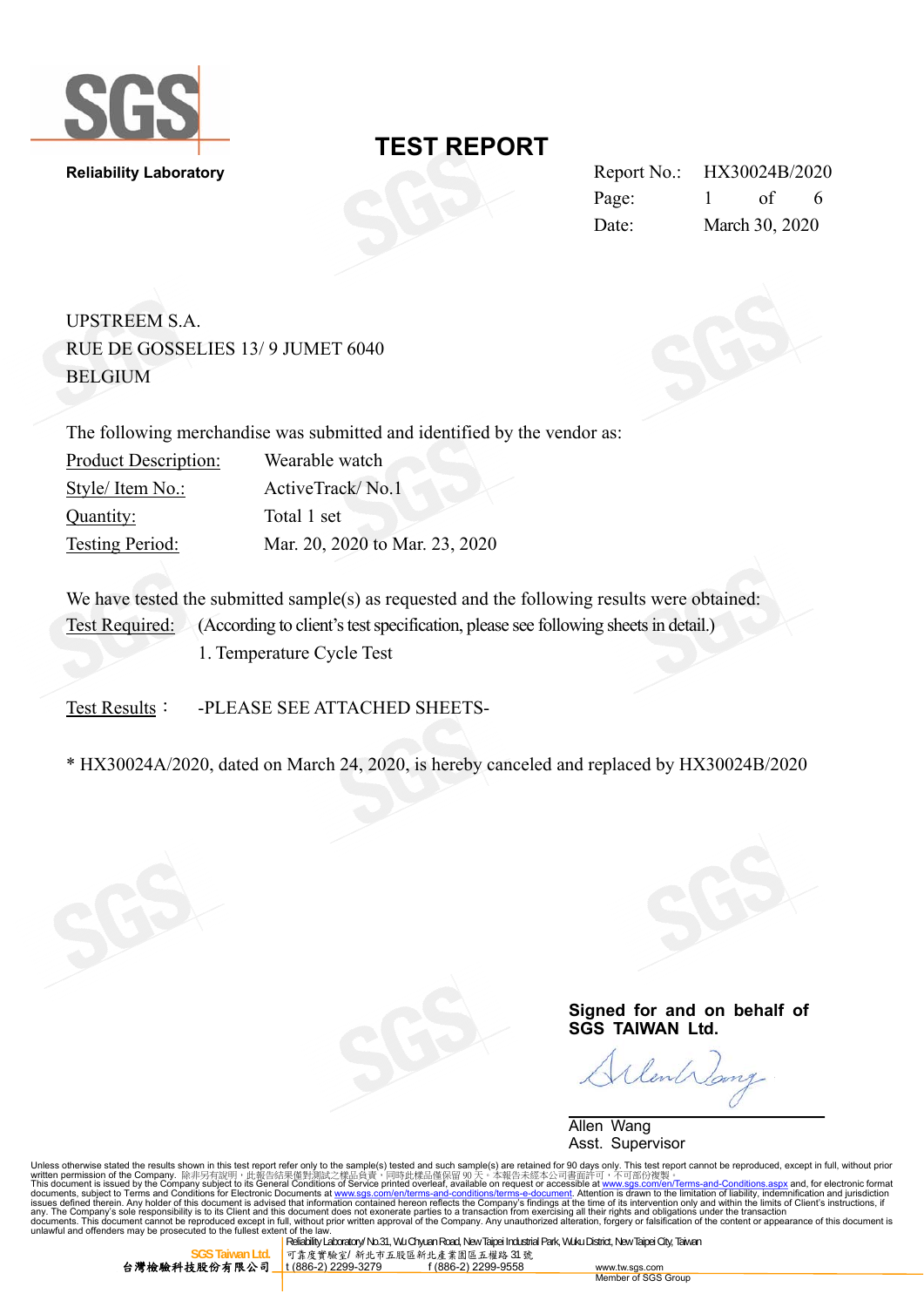

|       | Report No.: HX30024B/2020 |    |   |
|-------|---------------------------|----|---|
| Page: |                           | of | 6 |

## **Reliability Laboratory**

### 1. Temperature Cycle Test:

## Test Equipment:

| Name                  | <b>Brand</b> | Model        | <b>Serial No.</b> |
|-----------------------|--------------|--------------|-------------------|
| Thermal Shock Chamber | $\sqrt{3}$   | ARSF-0800-15 | 4130200142        |

### Lab Environmental Conditions:

| Ambient temperature: | $(25 \pm 3)$ °C     |
|----------------------|---------------------|
| Ambient humidity:    | $(55 \pm 20) \% RH$ |

## Test Location: No. 17, Wuquan 8th Road, New Taipei Industrial Park, WuKu District, New Taipei City, Taiwan

## Test Method/ Specification:

| <b>Step</b> | Temperature $(\mathcal{C})$ | Time (minutes) |
|-------------|-----------------------------|----------------|
|             | $25 \rightarrow -20$        | 18             |
| 2           | $-20$                       | 60             |
| 3           | $-20 \rightarrow 55$        | 30             |
| 4           | 55                          |                |
| 5           | $55 \rightarrow 25$         | 12             |
|             | Test cycle: Total 2 cycle   |                |

- Sample condition: Operating
- The temperature transition time shall be within 30 minutes
- Examine the appearance of product(s) by visual check and perform functional check during and after this test.
- Functional check: Connect the specimen with rated power and examine whether the GSM/ Display/ Tamper/ LED/ Vibrator/ Strap function of specimen(s) could be work normally or not

Unless otherwise stated the results shown in this test report refer only to the sample(s) tested and such sample(s) are retained for 90 days only. This test report cannot be reproduced, except in full, without prior writt



Reliability Laboratory/ No.31, Wu Chyuan Road, New Taipei Industrial Park, Wuku District, New Taipei City, Taiwan 可靠度實驗室/ 新北市五股區新北產業園區五權路 31 號<br><mark>t (886-2) 2299-3279</mark> f (886-2) 2299-9558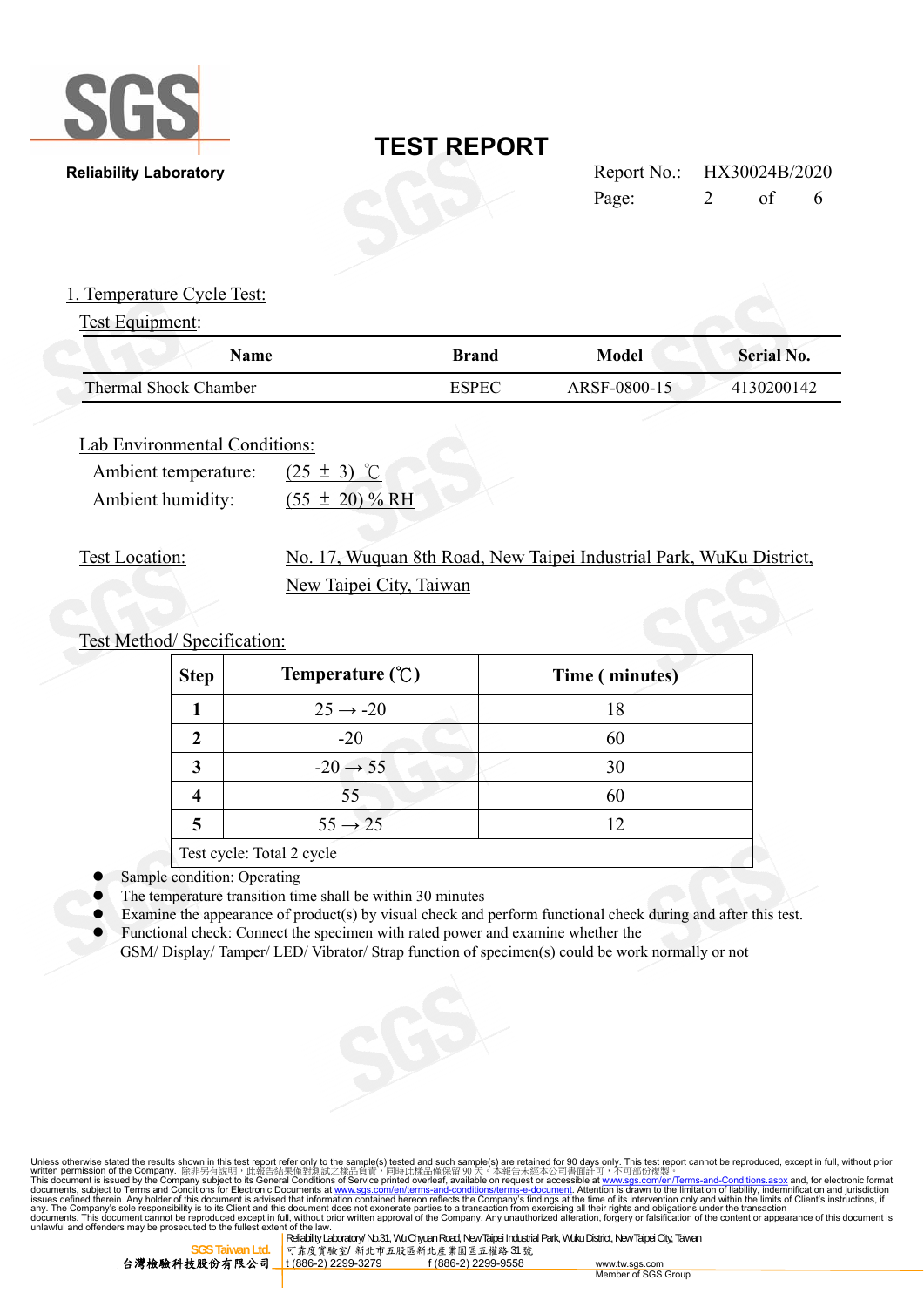

**Reliability Laboratory** 

Style/ Item No.:

# **TEST REPORT**

| Report No.: HX30024B/2020 |    |   |
|---------------------------|----|---|
| Page:                     | of | 6 |

Specimen:

| ActiveTrack/No.1 |
|------------------|
| Total 1 set      |

## Test Result:

Quantity:

| <b>Check Item</b><br>Style/ Item No. | <b>Appearance Check</b><br>(visual check) | <b>Functional check</b> |
|--------------------------------------|-------------------------------------------|-------------------------|
| <b>ActiveTrack/No.1</b>              | No visible damage                         | Normal                  |

Unless otherwise stated the results shown in this test report refer only to the sample(s) tested and such sample(s) are retained for 90 days only. This test report cannot be reproduced, except in full, without prior writt



nou de discussion on the Meliability Laboratory/ No.31, Wu Chyuan Road, New Taipei Industrial Park, Wuku District, New Taipei City, Taiwan SGS Taiwan Lide | Reliability Laboratory/ No.31, Wu Chyuan Road, New Taipei Indus **SGS TAIWAN LATTLE AND TAIWAN LATTLE AND TAIWAN LATTLE TAIWAN LATTLE TAIWAN 1999**<br> **TAIWAN LEGGS** TAIWAN 1999-9279 f (886-2) 2299-9558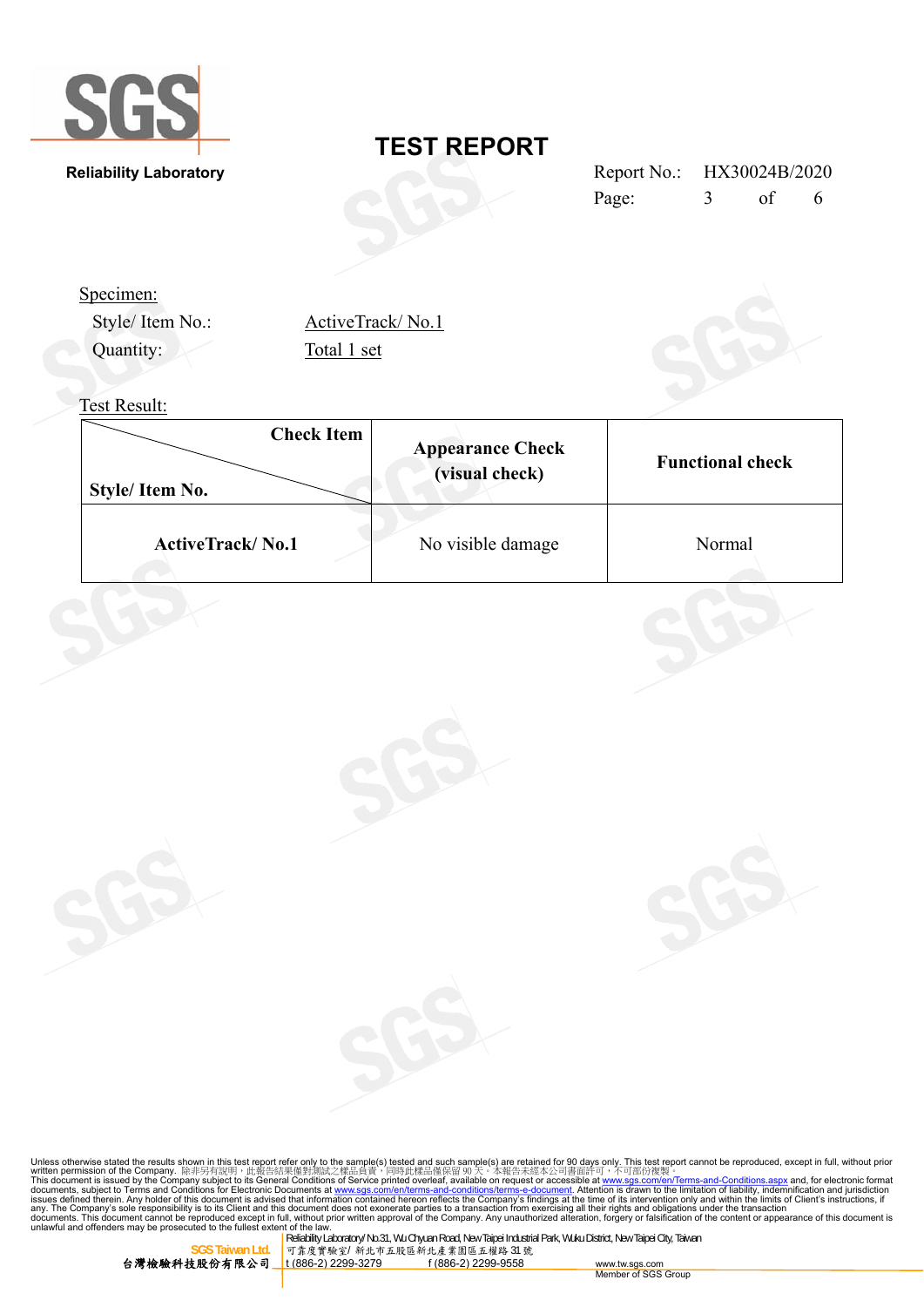

| Report No.: |   | HX30024B/2020 |   |
|-------------|---|---------------|---|
| Page:       | 4 | of            | 6 |

Test Photos:



Unless otherwise stated the results shown in this test report refer only to the sample(s) tested and such sample(s) are retained for 90 days only. This test report cannot be reproduced, except in full, without prior<br>writte



**SGS Taiwan Ltd.** 可靠度實驗室/ 新北市五股區新北產業園區五權路 31 號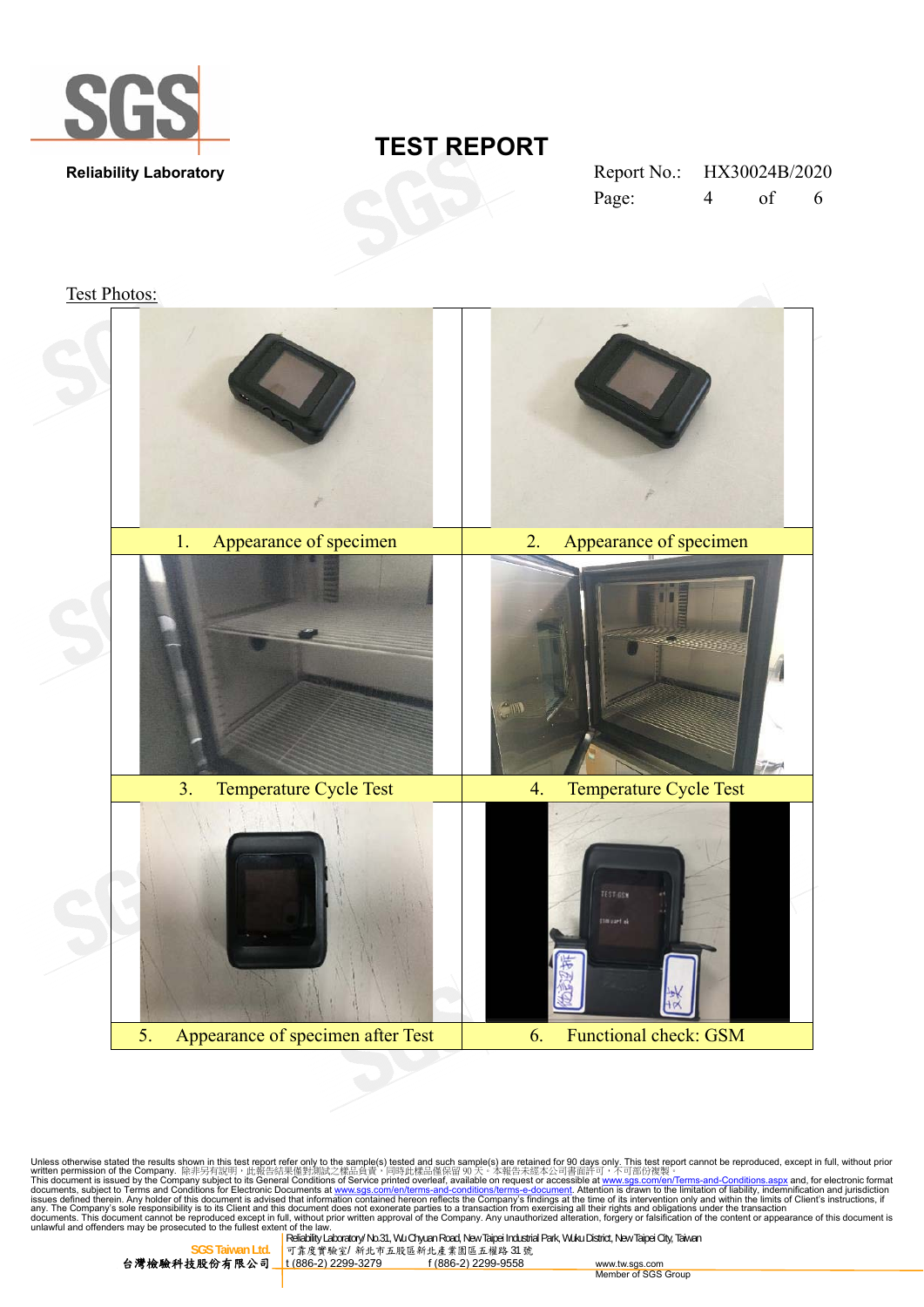

| Report No.: HX30024B/2020 |                          |    |   |
|---------------------------|--------------------------|----|---|
| Page:                     | $\overline{\mathcal{L}}$ | of | 6 |

Test Photos--Continued:



Unless otherwise stated the results shown in this test report refer only to the sample(s) tested and such sample(s) are retained for 90 days only. This test report cannot be reproduced, except in full, without prior<br>writte

**SGS Taiwan Ltd.** 可靠度實驗室/ 新北市五股區新北產業園區五權路 31 號